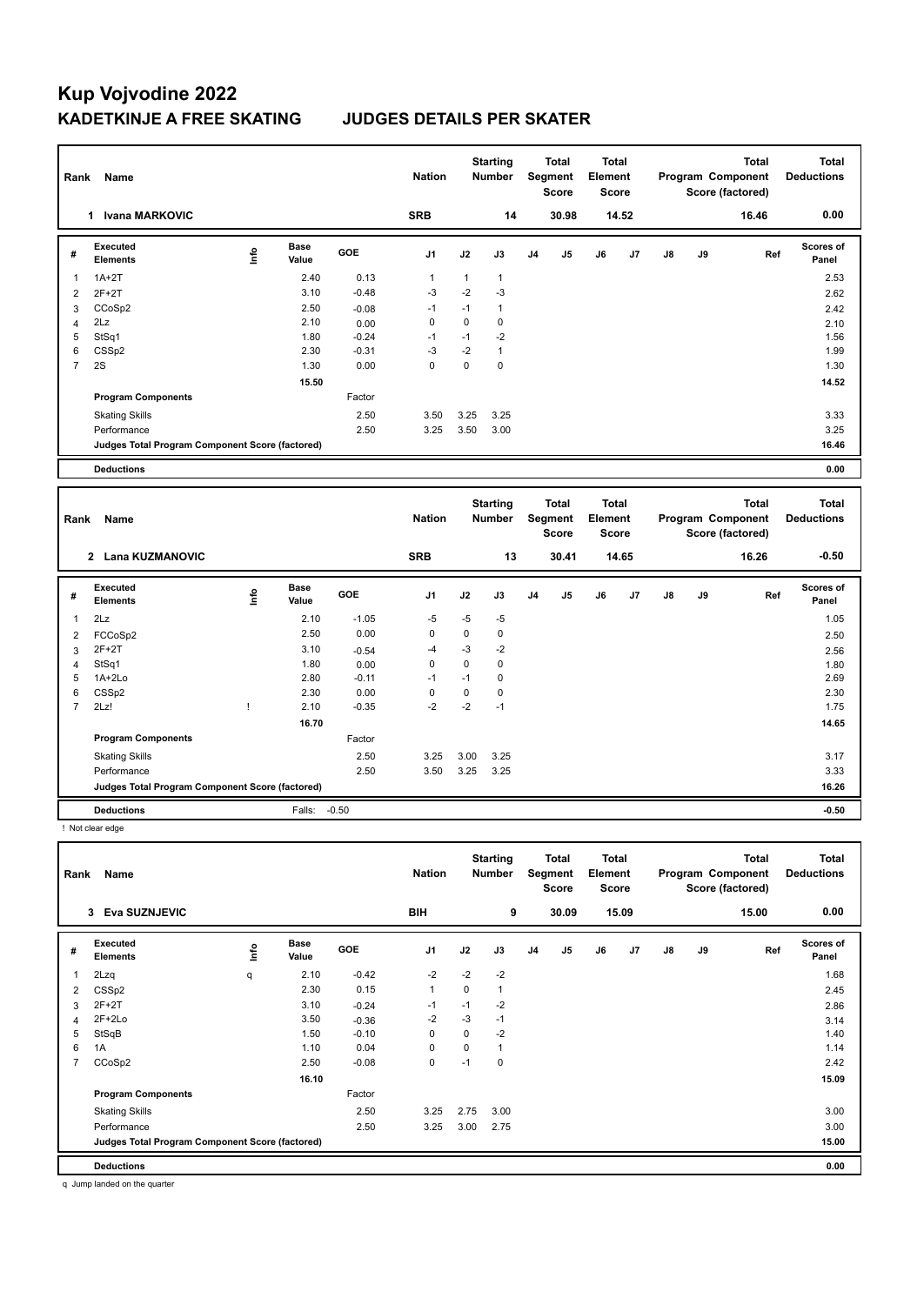| Rank           | Name                                            |             |                      |            | <b>Nation</b>  |      | <b>Starting</b><br><b>Number</b> |                | Total<br>Segment<br><b>Score</b> | Total<br>Element<br><b>Score</b> |       |    |    | <b>Total</b><br>Program Component<br>Score (factored) | <b>Total</b><br><b>Deductions</b> |
|----------------|-------------------------------------------------|-------------|----------------------|------------|----------------|------|----------------------------------|----------------|----------------------------------|----------------------------------|-------|----|----|-------------------------------------------------------|-----------------------------------|
|                | 4 Iva ZABRET                                    |             |                      |            | <b>SRB</b>     |      | 1                                |                | 26.59                            |                                  | 10.76 |    |    | 15.83                                                 | 0.00                              |
| #              | Executed<br><b>Elements</b>                     | <u>info</u> | <b>Base</b><br>Value | <b>GOE</b> | J <sub>1</sub> | J2   | J3                               | J <sub>4</sub> | J <sub>5</sub>                   | J6                               | J7    | J8 | J9 | Ref                                                   | <b>Scores of</b><br>Panel         |
|                | $2S+2Lo<$                                       | $\prec$     | 2.66                 | $-0.59$    | $-4$           | $-4$ | $-5$                             |                |                                  |                                  |       |    |    |                                                       | 2.07                              |
| 2              | FCCoSp1V                                        |             | 1.50                 | 0.00       | $\mathbf 0$    | 0    | 0                                |                |                                  |                                  |       |    |    |                                                       | 1.50                              |
| 3              | 2Fq                                             | q           | 1.80                 | $-0.48$    | -3             | $-3$ | $-2$                             |                |                                  |                                  |       |    |    |                                                       | 1.32                              |
| 4              | 2Lo+1A+SEQ                                      |             | 2.24                 | $-0.17$    | $-2$           | $-1$ | $\mathbf 0$                      |                |                                  |                                  |       |    |    |                                                       | 2.07                              |
| 5              | StSqB                                           |             | 1.50                 | 0.00       | 0              | 0    | 0                                |                |                                  |                                  |       |    |    |                                                       | 1.50                              |
| 6              | 2T                                              |             | 1.30                 | $-0.30$    | -3             | $-2$ | $-2$                             |                |                                  |                                  |       |    |    |                                                       | 1.00                              |
| $\overline{7}$ | SSp1                                            |             | 1.30                 | 0.00       | 0              | 0    | $\mathbf 0$                      |                |                                  |                                  |       |    |    |                                                       | 1.30                              |
|                |                                                 |             | 12.30                |            |                |      |                                  |                |                                  |                                  |       |    |    |                                                       | 10.76                             |
|                | <b>Program Components</b>                       |             |                      | Factor     |                |      |                                  |                |                                  |                                  |       |    |    |                                                       |                                   |
|                | <b>Skating Skills</b>                           |             |                      | 2.50       | 3.50           | 3.25 | 3.00                             |                |                                  |                                  |       |    |    |                                                       | 3.25                              |
|                | Performance                                     |             |                      | 2.50       | 3.00           | 3.00 | 3.25                             |                |                                  |                                  |       |    |    |                                                       | 3.08                              |
|                | Judges Total Program Component Score (factored) |             |                      |            |                |      |                                  |                |                                  |                                  |       |    |    |                                                       | 15.83                             |
|                | <b>Deductions</b>                               |             |                      |            |                |      |                                  |                |                                  |                                  |       |    |    |                                                       | 0.00                              |

< Under-rotated jump q Jump landed on the quarter

| Rank           | Name                                            |         |                      |            | <b>Nation</b>  |      | <b>Starting</b><br><b>Number</b> |                | <b>Total</b><br>Segment<br><b>Score</b> | Total<br>Element<br><b>Score</b> |       |               |    | <b>Total</b><br>Program Component<br>Score (factored) | <b>Total</b><br><b>Deductions</b> |
|----------------|-------------------------------------------------|---------|----------------------|------------|----------------|------|----------------------------------|----------------|-----------------------------------------|----------------------------------|-------|---------------|----|-------------------------------------------------------|-----------------------------------|
|                | 5<br>Andrea MISIC                               |         |                      |            | <b>SRB</b>     |      | 11                               |                | 26.45                                   |                                  | 12.27 |               |    | 14.18                                                 | 0.00                              |
| #              | <b>Executed</b><br><b>Elements</b>              | ١m      | <b>Base</b><br>Value | <b>GOE</b> | J <sub>1</sub> | J2   | J3                               | J <sub>4</sub> | J5                                      | J6                               | J7    | $\mathsf{J}8$ | J9 | Ref                                                   | <b>Scores of</b><br>Panel         |
| 1              | 2Lz<                                            | $\prec$ | 1.68                 | $-0.56$    | $-3$           | $-3$ | $-4$                             |                |                                         |                                  |       |               |    |                                                       | 1.12                              |
| 2              | CCoSp2                                          |         | 2.50                 | $-0.33$    | $-1$           | $-2$ | $-1$                             |                |                                         |                                  |       |               |    |                                                       | 2.17                              |
| 3              | $2Fq+2Tq$                                       | q       | 3.10                 | $-0.54$    | $-4$           | $-3$ | $-2$                             |                |                                         |                                  |       |               |    |                                                       | 2.56                              |
| 4              | StSqB                                           |         | 1.50                 | $-0.20$    | $-2$           | $-1$ | $-1$                             |                |                                         |                                  |       |               |    |                                                       | 1.30                              |
| 5              | 2Lo+1A+SEQ                                      |         | 2.24                 | $-0.23$    | $-2$           | $-2$ | 0                                |                |                                         |                                  |       |               |    |                                                       | 2.01                              |
| 6              | CSSp2V                                          |         | 1.73                 | $-0.06$    | 0              | 0    | $-1$                             |                |                                         |                                  |       |               |    |                                                       | 1.67                              |
| $\overline{7}$ | 2Fq                                             | q       | 1.80                 | $-0.36$    | $-3$           | $-2$ | $-1$                             |                |                                         |                                  |       |               |    |                                                       | 1.44                              |
|                |                                                 |         | 14.55                |            |                |      |                                  |                |                                         |                                  |       |               |    |                                                       | 12.27                             |
|                | <b>Program Components</b>                       |         |                      | Factor     |                |      |                                  |                |                                         |                                  |       |               |    |                                                       |                                   |
|                | <b>Skating Skills</b>                           |         |                      | 2.50       | 2.75           | 2.50 | 3.00                             |                |                                         |                                  |       |               |    |                                                       | 2.75                              |
|                | Performance                                     |         |                      | 2.50       | 3.00           | 2.75 | 3.00                             |                |                                         |                                  |       |               |    |                                                       | 2.92                              |
|                | Judges Total Program Component Score (factored) |         |                      |            |                |      |                                  |                |                                         |                                  |       |               |    |                                                       | 14.18                             |
|                | <b>Deductions</b>                               |         |                      |            |                |      |                                  |                |                                         |                                  |       |               |    |                                                       | 0.00                              |

< Under-rotated jump q Jump landed on the quarter

| Rank           | Name                                            |      |                      |            | <b>Nation</b>  |      | <b>Starting</b><br><b>Number</b> |                | <b>Total</b><br>Segment<br><b>Score</b> | Total<br>Element<br><b>Score</b> |       |               |    | <b>Total</b><br>Program Component<br>Score (factored) | Total<br><b>Deductions</b> |
|----------------|-------------------------------------------------|------|----------------------|------------|----------------|------|----------------------------------|----------------|-----------------------------------------|----------------------------------|-------|---------------|----|-------------------------------------------------------|----------------------------|
|                | Isidora ISJANOVSKI<br>6                         |      |                      |            | <b>MKD</b>     |      | 15                               |                | 25.78                                   |                                  | 11.83 |               |    | 13.95                                                 | 0.00                       |
| #              | Executed<br><b>Elements</b>                     | ١nf٥ | <b>Base</b><br>Value | <b>GOE</b> | J <sub>1</sub> | J2   | J3                               | J <sub>4</sub> | J5                                      | J6                               | J7    | $\mathsf{J}8$ | J9 | Ref                                                   | <b>Scores of</b><br>Panel  |
| 1              | $2Lz + 2Tq$                                     | q    | 3.40                 | $-0.84$    | $-4$           | $-4$ | $-4$                             |                |                                         |                                  |       |               |    |                                                       | 2.56                       |
| $\overline{2}$ | 2Lz                                             |      | 2.10                 | $-0.42$    | $-2$           | $-2$ | $-2$                             |                |                                         |                                  |       |               |    |                                                       | 1.68                       |
| 3              | CSSp1                                           |      | 1.90                 | $-0.25$    | $-2$           | $-1$ | $-1$                             |                |                                         |                                  |       |               |    |                                                       | 1.65                       |
| $\overline{4}$ | $2S+2Log$                                       | q    | 3.00                 | $-0.51$    | $-4$           | $-3$ | $-2$                             |                |                                         |                                  |       |               |    |                                                       | 2.49                       |
| 5              | 1A                                              |      | 1.10                 | 0.00       | 0              | 0    | 0                                |                |                                         |                                  |       |               |    |                                                       | 1.10                       |
| 6              | StSqB                                           |      | 1.50                 | $-0.25$    | -3             | $-1$ | $-1$                             |                |                                         |                                  |       |               |    |                                                       | 1.25                       |
| 7              | CCoSp1V                                         |      | 1.50                 | $-0.40$    | $-3$           | $-3$ | $-2$                             |                |                                         |                                  |       |               |    |                                                       | 1.10                       |
|                |                                                 |      | 14.50                |            |                |      |                                  |                |                                         |                                  |       |               |    |                                                       | 11.83                      |
|                | <b>Program Components</b>                       |      |                      | Factor     |                |      |                                  |                |                                         |                                  |       |               |    |                                                       |                            |
|                | <b>Skating Skills</b>                           |      |                      | 2.50       | 2.50           | 2.50 | 2.75                             |                |                                         |                                  |       |               |    |                                                       | 2.58                       |
|                | Performance                                     |      |                      | 2.50       | 3.00           | 3.00 | 3.00                             |                |                                         |                                  |       |               |    |                                                       | 3.00                       |
|                | Judges Total Program Component Score (factored) |      |                      |            |                |      |                                  |                |                                         |                                  |       |               |    |                                                       | 13.95                      |
|                | <b>Deductions</b>                               |      |                      |            |                |      |                                  |                |                                         |                                  |       |               |    |                                                       | 0.00                       |

q Jump landed on the quarter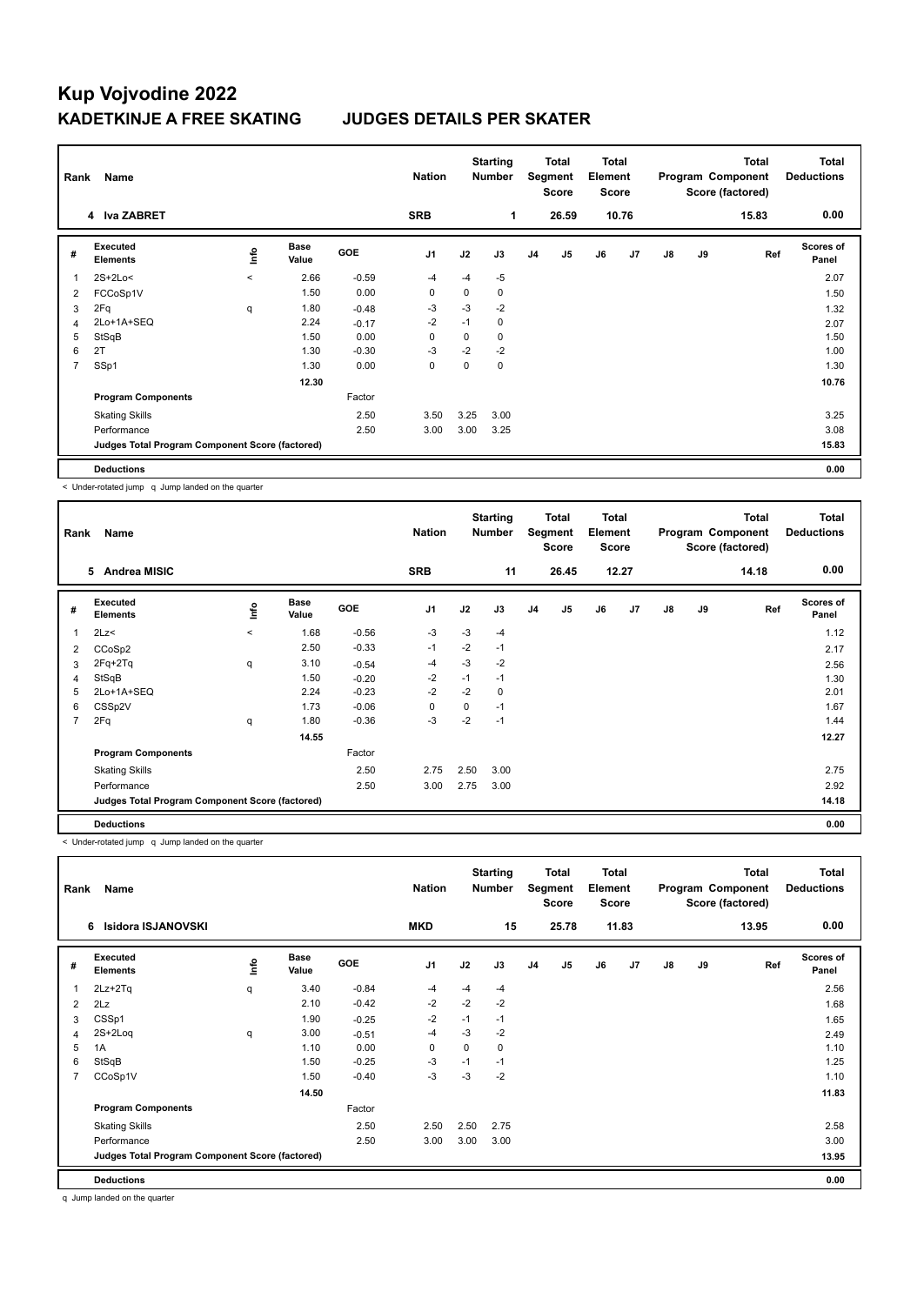| Rank | Name                                            |             |                      |            | <b>Nation</b>  |      | <b>Starting</b><br><b>Number</b> |                | Total<br>Segment<br><b>Score</b> | <b>Total</b><br>Element<br><b>Score</b> |       |    |    | <b>Total</b><br>Program Component<br>Score (factored) | <b>Total</b><br><b>Deductions</b> |
|------|-------------------------------------------------|-------------|----------------------|------------|----------------|------|----------------------------------|----------------|----------------------------------|-----------------------------------------|-------|----|----|-------------------------------------------------------|-----------------------------------|
|      | <b>Nina MILOSEVIC</b><br>7                      |             |                      |            | <b>SRB</b>     |      | 5                                |                | 25.65                            |                                         | 11.67 |    |    | 13.98                                                 | 0.00                              |
| #    | <b>Executed</b><br><b>Elements</b>              | <u>info</u> | <b>Base</b><br>Value | <b>GOE</b> | J <sub>1</sub> | J2   | J3                               | J <sub>4</sub> | J5                               | J6                                      | J7    | J8 | J9 | Ref                                                   | <b>Scores of</b><br>Panel         |
|      | 2F<                                             | $\prec$     | 1.44                 | $-0.58$    | $-4$           | $-3$ | $-5$                             |                |                                  |                                         |       |    |    |                                                       | 0.86                              |
| 2    | 2S                                              |             | 1.30                 | $-0.04$    | $-1$           | 0    | 0                                |                |                                  |                                         |       |    |    |                                                       | 1.26                              |
| 3    | $2S+1L0$                                        |             | 1.80                 | $-0.13$    | -1             | $-2$ | 0                                |                |                                  |                                         |       |    |    |                                                       | 1.67                              |
| 4    | CCoSp2                                          |             | 2.50                 | $-0.17$    | $-1$           | $-1$ | $\mathbf 0$                      |                |                                  |                                         |       |    |    |                                                       | 2.33                              |
| 5    | StSq1                                           |             | 1.80                 | $-0.12$    | $-2$           | 0    | 0                                |                |                                  |                                         |       |    |    |                                                       | 1.68                              |
| 6    | 1A+1A+SEQ                                       |             | 1.76                 | 0.04       | 0              | 0    | 1                                |                |                                  |                                         |       |    |    |                                                       | 1.80                              |
| 7    | CSSp2                                           |             | 2.30                 | $-0.23$    | $-1$           | $-1$ | $-1$                             |                |                                  |                                         |       |    |    |                                                       | 2.07                              |
|      |                                                 |             | 12.90                |            |                |      |                                  |                |                                  |                                         |       |    |    |                                                       | 11.67                             |
|      | <b>Program Components</b>                       |             |                      | Factor     |                |      |                                  |                |                                  |                                         |       |    |    |                                                       |                                   |
|      | <b>Skating Skills</b>                           |             |                      | 2.50       | 2.50           | 2.75 | 2.75                             |                |                                  |                                         |       |    |    |                                                       | 2.67                              |
|      | Performance                                     |             |                      | 2.50       | 2.75           | 3.00 | 3.00                             |                |                                  |                                         |       |    |    |                                                       | 2.92                              |
|      | Judges Total Program Component Score (factored) |             |                      |            |                |      |                                  |                |                                  |                                         |       |    |    |                                                       | 13.98                             |
|      | <b>Deductions</b>                               |             |                      |            |                |      |                                  |                |                                  |                                         |       |    |    |                                                       | 0.00                              |

< Under-rotated jump

| Rank | Name                                            |          |                      |            | <b>Nation</b>  |      | <b>Starting</b><br><b>Number</b> |                | Total<br>Segment<br><b>Score</b> | <b>Total</b><br>Element<br><b>Score</b> |       |               |    | Total<br>Program Component<br>Score (factored) | <b>Total</b><br><b>Deductions</b> |
|------|-------------------------------------------------|----------|----------------------|------------|----------------|------|----------------------------------|----------------|----------------------------------|-----------------------------------------|-------|---------------|----|------------------------------------------------|-----------------------------------|
|      | Ivona STOKOVIC<br>8                             |          |                      |            | <b>SRB</b>     |      | 16                               |                | 24.26                            |                                         | 10.28 |               |    | 13.98                                          | 0.00                              |
| #    | <b>Executed</b><br><b>Elements</b>              | lnfo     | <b>Base</b><br>Value | <b>GOE</b> | J <sub>1</sub> | J2   | J3                               | J <sub>4</sub> | J <sub>5</sub>                   | J6                                      | J7    | $\mathsf{J}8$ | J9 | Ref                                            | <b>Scores of</b><br>Panel         |
| 1    | $1A+2T2$                                        | $\hat{}$ | 2.14                 | $-0.37$    | -3             | $-3$ | $-4$                             |                |                                  |                                         |       |               |    |                                                | 1.77                              |
| 2    | CCoSp2                                          |          | 2.50                 | 0.17       | $\mathbf 0$    | 0    | $\overline{2}$                   |                |                                  |                                         |       |               |    |                                                | 2.67                              |
| 3    | 2Lo<<                                           | <<       | 0.50                 | $-0.22$    | $-4$           | $-4$ | $-5$                             |                |                                  |                                         |       |               |    |                                                | 0.28                              |
| 4    | StSqB                                           |          | 1.50                 | $-0.10$    | 0              | 0    | $-2$                             |                |                                  |                                         |       |               |    |                                                | 1.40                              |
| 5    | $2S+1T$                                         |          | 1.70                 | $-0.22$    | $-2$           | $-2$ | $-1$                             |                |                                  |                                         |       |               |    |                                                | 1.48                              |
| 6    | 2Lo<<                                           | <<       | 0.50                 | $-0.20$    | $-4$           | $-4$ | $-4$                             |                |                                  |                                         |       |               |    |                                                | 0.30                              |
| 7    | CSSp2                                           |          | 2.30                 | 0.08       | 0              | 0    | 1                                |                |                                  |                                         |       |               |    |                                                | 2.38                              |
|      |                                                 |          | 11.14                |            |                |      |                                  |                |                                  |                                         |       |               |    |                                                | 10.28                             |
|      | <b>Program Components</b>                       |          |                      | Factor     |                |      |                                  |                |                                  |                                         |       |               |    |                                                |                                   |
|      | <b>Skating Skills</b>                           |          |                      | 2.50       | 2.75           | 2.75 | 2.50                             |                |                                  |                                         |       |               |    |                                                | 2.67                              |
|      | Performance                                     |          |                      | 2.50       | 2.75           | 3.00 | 3.00                             |                |                                  |                                         |       |               |    |                                                | 2.92                              |
|      | Judges Total Program Component Score (factored) |          |                      |            |                |      |                                  |                |                                  |                                         |       |               |    |                                                | 13.98                             |
|      | <b>Deductions</b>                               |          |                      |            |                |      |                                  |                |                                  |                                         |       |               |    |                                                | 0.00                              |

< Under-rotated jump << Downgraded jump

| Rank           | Name                                            |      |                      |            | <b>Nation</b>            |      | <b>Starting</b><br><b>Number</b> |                | <b>Total</b><br>Segment<br><b>Score</b> | <b>Total</b><br>Element<br><b>Score</b> |      |    |    | <b>Total</b><br>Program Component<br>Score (factored) | <b>Total</b><br><b>Deductions</b> |
|----------------|-------------------------------------------------|------|----------------------|------------|--------------------------|------|----------------------------------|----------------|-----------------------------------------|-----------------------------------------|------|----|----|-------------------------------------------------------|-----------------------------------|
|                | Smiljka JANKOVIC<br>9                           |      |                      |            | <b>SRB</b>               |      | 8                                |                | 23.30                                   |                                         | 9.82 |    |    | 13.98                                                 | $-0.50$                           |
| #              | Executed<br><b>Elements</b>                     | ١nf٥ | <b>Base</b><br>Value | <b>GOE</b> | J <sub>1</sub>           | J2   | J3                               | J <sub>4</sub> | J5                                      | J6                                      | J7   | J8 | J9 | Ref                                                   | <b>Scores of</b><br>Panel         |
| 1              | 2S                                              |      | 1.30                 | $-0.30$    | $-2$                     | $-4$ | $-1$                             |                |                                         |                                         |      |    |    |                                                       | 1.00                              |
| 2              | F                                               |      | 0.00                 | 0.00       | $\overline{\phantom{a}}$ |      |                                  |                |                                         |                                         |      |    |    |                                                       | 0.00                              |
| 3              | CCoSp2                                          |      | 2.50                 | $-0.08$    | $-1$                     | $-1$ | $\mathbf{1}$                     |                |                                         |                                         |      |    |    |                                                       | 2.42                              |
| 4              | 2Lo                                             |      | 1.70                 | $-0.79$    | $-4$                     | $-5$ | $-5$                             |                |                                         |                                         |      |    |    |                                                       | 0.91                              |
| 5              | 1A+1A+SEQ                                       |      | 1.76                 | $-0.11$    | $-1$                     | $-2$ | 0                                |                |                                         |                                         |      |    |    |                                                       | 1.65                              |
| 6              | CSSp2                                           |      | 2.30                 | $-0.08$    | 0                        | $-1$ | 0                                |                |                                         |                                         |      |    |    |                                                       | 2.22                              |
| $\overline{7}$ | StSq1                                           |      | 1.80                 | $-0.18$    | $-2$                     | $-1$ | 0                                |                |                                         |                                         |      |    |    |                                                       | 1.62                              |
|                |                                                 |      | 11.36                |            |                          |      |                                  |                |                                         |                                         |      |    |    |                                                       | 9.82                              |
|                | <b>Program Components</b>                       |      |                      | Factor     |                          |      |                                  |                |                                         |                                         |      |    |    |                                                       |                                   |
|                | <b>Skating Skills</b>                           |      |                      | 2.50       | 2.50                     | 2.75 | 2.75                             |                |                                         |                                         |      |    |    |                                                       | 2.67                              |
|                | Performance                                     |      |                      | 2.50       | 2.75                     | 3.00 | 3.00                             |                |                                         |                                         |      |    |    |                                                       | 2.92                              |
|                | Judges Total Program Component Score (factored) |      |                      |            |                          |      |                                  |                |                                         |                                         |      |    |    |                                                       | 13.98                             |
|                | <b>Deductions</b>                               |      | Falls:               | $-0.50$    |                          |      |                                  |                |                                         |                                         |      |    |    |                                                       | $-0.50$                           |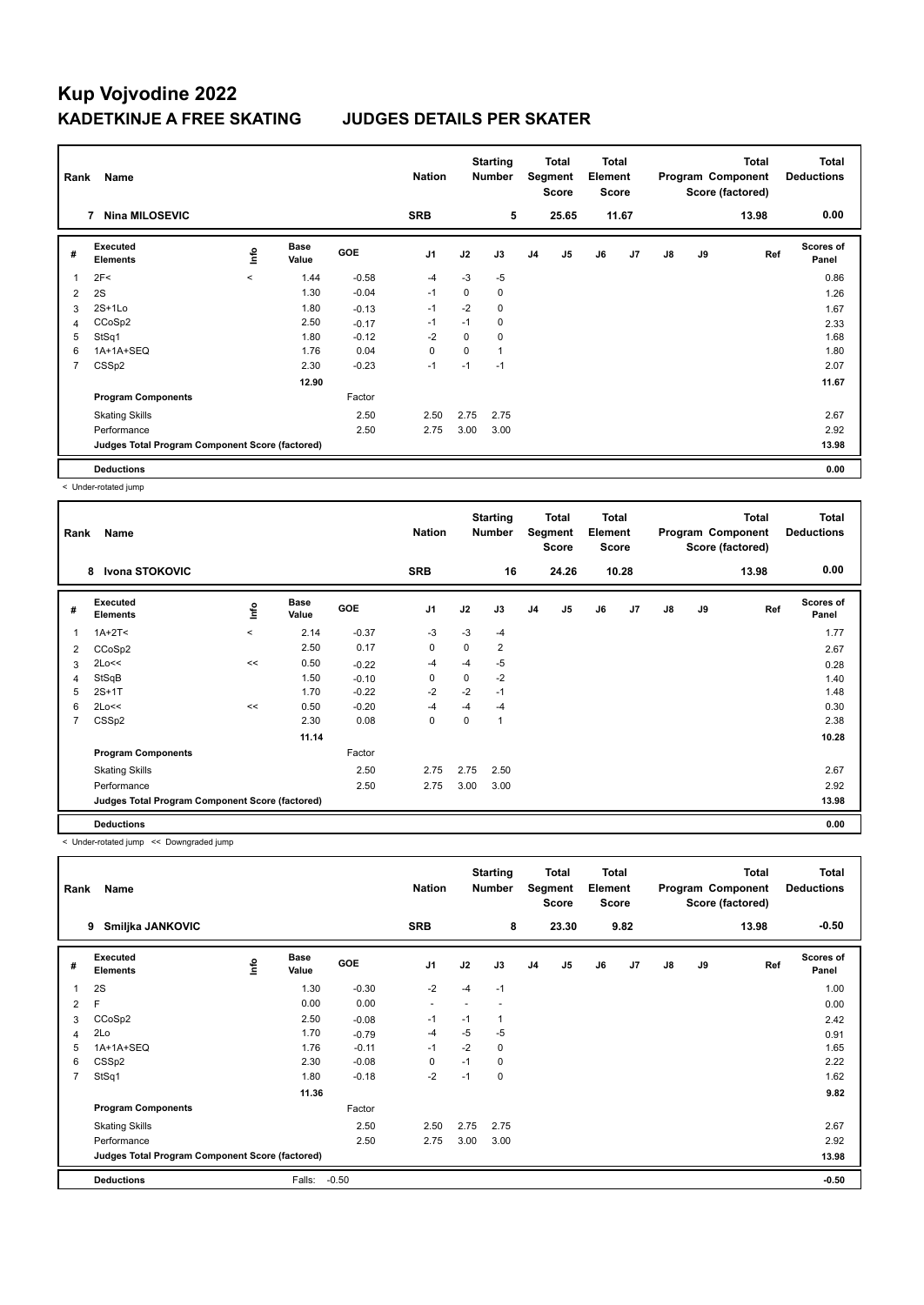| Rank           | Name                                            |      |                      |            | <b>Nation</b>  |             | <b>Starting</b><br><b>Number</b> |                | <b>Total</b><br>Segment<br><b>Score</b> | Total<br>Element<br><b>Score</b> |                |    |    | <b>Total</b><br>Program Component<br>Score (factored) | <b>Total</b><br><b>Deductions</b> |
|----------------|-------------------------------------------------|------|----------------------|------------|----------------|-------------|----------------------------------|----------------|-----------------------------------------|----------------------------------|----------------|----|----|-------------------------------------------------------|-----------------------------------|
| 10             | <b>Andrea MRAOVIC</b>                           |      |                      |            | <b>SRB</b>     |             | 7                                |                | 22.15                                   |                                  | 9.45           |    |    | 12.70                                                 | 0.00                              |
| #              | Executed<br><b>Elements</b>                     | Info | <b>Base</b><br>Value | <b>GOE</b> | J <sub>1</sub> | J2          | J3                               | J <sub>4</sub> | J <sub>5</sub>                          | J6                               | J <sub>7</sub> | J8 | J9 | Ref                                                   | Scores of<br>Panel                |
|                | 1A                                              |      | 1.10                 | 0.00       | 0              | $\mathbf 0$ | 0                                |                |                                         |                                  |                |    |    |                                                       | 1.10                              |
| $\overline{2}$ | 2S                                              |      | 1.30                 | 0.00       | 0              | 0           | 0                                |                |                                         |                                  |                |    |    |                                                       | 1.30                              |
| 3              | CCoSp1                                          |      | 2.00                 | 0.07       | 0              | 0           | 1                                |                |                                         |                                  |                |    |    |                                                       | 2.07                              |
| 4              | $1F+1Lo$                                        |      | 1.00                 | $-0.02$    | 0              | 0           | $-1$                             |                |                                         |                                  |                |    |    |                                                       | 0.98                              |
| 5              | StSqB                                           |      | 1.50                 | $-0.25$    | $-2$           | $-1$        | $-2$                             |                |                                         |                                  |                |    |    |                                                       | 1.25                              |
| 6              | 1Lze+1Lo                                        | e    | 0.98                 | $-0.13$    | $-3$           | $-2$        | $-3$                             |                |                                         |                                  |                |    |    |                                                       | 0.85                              |
| $\overline{7}$ | CSSp1                                           |      | 1.90                 | 0.00       | 0              | 0           | 0                                |                |                                         |                                  |                |    |    |                                                       | 1.90                              |
|                |                                                 |      | 9.78                 |            |                |             |                                  |                |                                         |                                  |                |    |    |                                                       | 9.45                              |
|                | <b>Program Components</b>                       |      |                      | Factor     |                |             |                                  |                |                                         |                                  |                |    |    |                                                       |                                   |
|                | <b>Skating Skills</b>                           |      |                      | 2.50       | 2.50           | 2.75        | 2.50                             |                |                                         |                                  |                |    |    |                                                       | 2.58                              |
|                | Performance                                     |      |                      | 2.50       | 2.75           | 2.50        | 2.25                             |                |                                         |                                  |                |    |    |                                                       | 2.50                              |
|                | Judges Total Program Component Score (factored) |      |                      |            |                |             |                                  |                |                                         |                                  |                |    |    |                                                       | 12.70                             |
|                | <b>Deductions</b>                               |      |                      |            |                |             |                                  |                |                                         |                                  |                |    |    |                                                       | 0.00                              |

e Wrong edge

| Rank | Name                                            |         |                      |            | <b>Nation</b>            |      | <b>Starting</b><br><b>Number</b> |                | Total<br>Segment<br><b>Score</b> | Total<br>Element<br><b>Score</b> |                |    |    | <b>Total</b><br>Program Component<br>Score (factored) | <b>Total</b><br><b>Deductions</b> |
|------|-------------------------------------------------|---------|----------------------|------------|--------------------------|------|----------------------------------|----------------|----------------------------------|----------------------------------|----------------|----|----|-------------------------------------------------------|-----------------------------------|
| 11   | <b>Teodora DESPOTOVIC</b>                       |         |                      |            | <b>SRB</b>               |      | 12                               |                | 19.24                            |                                  | 7.24           |    |    | 12.50                                                 | $-0.50$                           |
| #    | Executed<br><b>Elements</b>                     | lnfo    | <b>Base</b><br>Value | <b>GOE</b> | J <sub>1</sub>           | J2   | J3                               | J <sub>4</sub> | J <sub>5</sub>                   | J6                               | J <sub>7</sub> | J8 | J9 | Ref                                                   | Scores of<br>Panel                |
| 1    | 2Sq+1A+SEQ                                      | q       | 1.92                 | $-0.43$    | $-4$                     | $-4$ | $-2$                             |                |                                  |                                  |                |    |    |                                                       | 1.49                              |
| 2    | $1$ Lo+ $2$ Lo<<                                | <<      | 1.00                 | $-0.18$    | $-4$                     | $-4$ | -3                               |                |                                  |                                  |                |    |    |                                                       | 0.82                              |
| 3    | $Sp^*$                                          | $\star$ | 0.00                 | 0.00       | $\overline{\phantom{a}}$ |      | $\overline{\phantom{a}}$         |                |                                  |                                  |                |    |    |                                                       | 0.00                              |
| 4    | 2Sq                                             | q       | 1.30                 | $-0.65$    | -5                       | -5   | $-5$                             |                |                                  |                                  |                |    |    |                                                       | 0.65                              |
| 5    | 1A                                              |         | 1.10                 | $-0.04$    | 0                        | $-1$ | 0                                |                |                                  |                                  |                |    |    |                                                       | 1.06                              |
| 6    | CSSp2                                           |         | 2.30                 | $-0.38$    | $-3$                     | $-2$ | 0                                |                |                                  |                                  |                |    |    |                                                       | 1.92                              |
| 7    | StSqB                                           |         | 1.50                 | $-0.20$    | $-2$                     | $-1$ | $-1$                             |                |                                  |                                  |                |    |    |                                                       | 1.30                              |
|      |                                                 |         | 9.12                 |            |                          |      |                                  |                |                                  |                                  |                |    |    |                                                       | 7.24                              |
|      | <b>Program Components</b>                       |         |                      | Factor     |                          |      |                                  |                |                                  |                                  |                |    |    |                                                       |                                   |
|      | <b>Skating Skills</b>                           |         |                      | 2.50       | 2.25                     | 2.50 | 2.50                             |                |                                  |                                  |                |    |    |                                                       | 2.42                              |
|      | Performance                                     |         |                      | 2.50       | 2.50                     | 2.50 | 2.75                             |                |                                  |                                  |                |    |    |                                                       | 2.58                              |
|      | Judges Total Program Component Score (factored) |         |                      |            |                          |      |                                  |                |                                  |                                  |                |    |    |                                                       | 12.50                             |
|      | <b>Deductions</b>                               |         | Falls:               | $-0.50$    |                          |      |                                  |                |                                  |                                  |                |    |    |                                                       | $-0.50$                           |

<< Downgraded jump \* Invalid element q Jump landed on the quarter

| Rank           | Name                                            |             |                      |         | <b>Nation</b>  |          | <b>Starting</b><br><b>Number</b> |                | <b>Total</b><br>Segment<br><b>Score</b> | Total<br>Element<br><b>Score</b> |      |               |    | Total<br>Program Component<br>Score (factored) | <b>Total</b><br><b>Deductions</b> |
|----------------|-------------------------------------------------|-------------|----------------------|---------|----------------|----------|----------------------------------|----------------|-----------------------------------------|----------------------------------|------|---------------|----|------------------------------------------------|-----------------------------------|
| $12 \,$        | <b>Sara MUJCIC</b>                              |             |                      |         | BIH            |          | 6                                |                | 18.74                                   |                                  | 6.66 |               |    | 12.08                                          | 0.00                              |
| #              | Executed<br><b>Elements</b>                     | <u>lnfo</u> | <b>Base</b><br>Value | GOE     | J <sub>1</sub> | J2       | J3                               | J <sub>4</sub> | J5                                      | J6                               | J7   | $\mathsf{J}8$ | J9 | Ref                                            | <b>Scores of</b><br>Panel         |
|                | 1A                                              |             | 1.10                 | $-0.18$ | $-2$           | $-2$     | $-1$                             |                |                                         |                                  |      |               |    |                                                | 0.92                              |
| $\overline{2}$ | 2S<<                                            | <<          | 0.40                 | $-0.17$ | $-4$           | $-4$     | $-5$                             |                |                                         |                                  |      |               |    |                                                | 0.23                              |
| 3              | CCoSp1V                                         |             | 1.50                 | $-0.40$ | $-4$           | $-2$     | $-2$                             |                |                                         |                                  |      |               |    |                                                | 1.10                              |
| $\overline{4}$ | 1Lz!+1A+SEQ                                     |             | 1.36                 | $-0.40$ | $-4$           | $-4$     | $-3$                             |                |                                         |                                  |      |               |    |                                                | 0.96                              |
| 5              | StSqB                                           |             | 1.50                 | $-0.20$ | $-1$           | $-1$     | $-2$                             |                |                                         |                                  |      |               |    |                                                | 1.30                              |
| 6              | $1$ Lo $+1$ Lo $*$                              | $\star$     | 0.50                 | 0.00    | 0              | 0        | 0                                |                |                                         |                                  |      |               |    |                                                | 0.50                              |
| 7              | SSp2                                            |             | 1.60                 | 0.05    | $\mathbf 0$    | $\Omega$ | 1                                |                |                                         |                                  |      |               |    |                                                | 1.65                              |
|                |                                                 |             | 7.96                 |         |                |          |                                  |                |                                         |                                  |      |               |    |                                                | 6.66                              |
|                | <b>Program Components</b>                       |             |                      | Factor  |                |          |                                  |                |                                         |                                  |      |               |    |                                                |                                   |
|                | <b>Skating Skills</b>                           |             |                      | 2.50    | 2.50           | 2.50     | 2.00                             |                |                                         |                                  |      |               |    |                                                | 2.33                              |
|                | Performance                                     |             |                      | 2.50    | 2.50           | 2.75     | 2.25                             |                |                                         |                                  |      |               |    |                                                | 2.50                              |
|                | Judges Total Program Component Score (factored) |             |                      |         |                |          |                                  |                |                                         |                                  |      |               |    |                                                | 12.08                             |
|                | <b>Deductions</b>                               |             |                      |         |                |          |                                  |                |                                         |                                  |      |               |    |                                                | 0.00                              |

<< Downgraded jump \* Invalid element ! Not clear edge